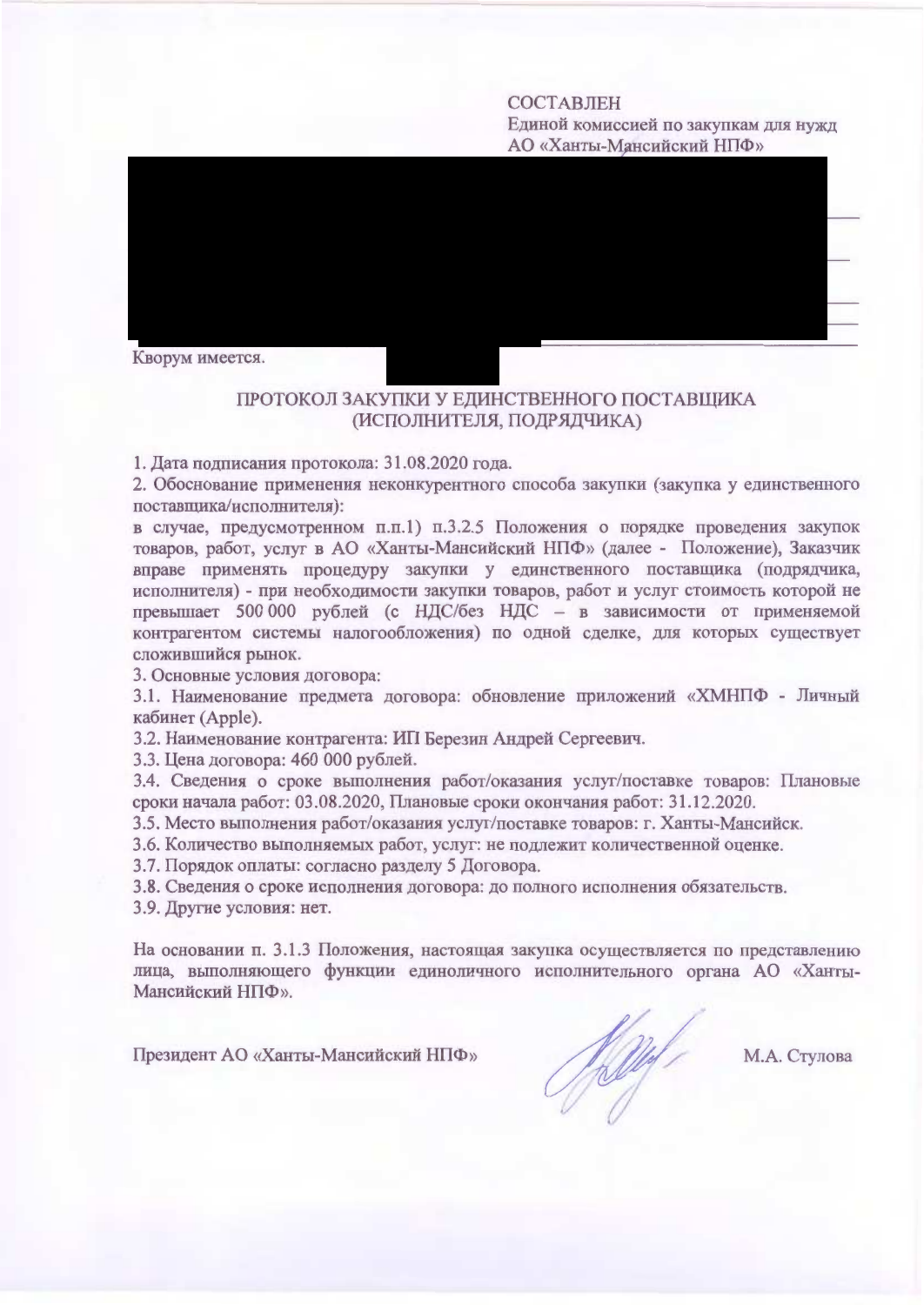### СОСТАВЛЕН

Единой комиссией по закупкам для нужд АО «Ханты-Мансийский НПФ»



# ПРОТОКОЛ ЗАКУПКИ У ЕДИНСТВЕННОГО ПОСТАВЩИКА (ИСПОЛНИТЕЛЯ, ПОДРЯДЧИКА)

1. Дата подписания протокола: 31.08.2020 года.

2. Обоснование применения неконкурентного способа закупки (закупка у единственного поставщика/исполнителя):

в случае, предусмотренном п.п.1) п.3.2.5 Положения о порядке проведения закупок товаров, работ, услуг в АО «Ханты-Мансийский НПФ» (далее - Положение), Заказчик вправе применять процедуру закупки у единственного поставщика (подрядчика, исполнителя) - при необходимости закупки товаров, работ и услуг стоимость которой не превышает 500 000 рублей (с НДС/без НДС - в зависимости от применяемой контрагентом системы налогообложения) по одной сделке, для которых существует сложившийся рынок.

3. Основные условия договора:

3.1. Наименование предмета договора: оказание Заказчику информационных услуг.

3.2. Наименование контрагента: ООО «Аналитика контроля».

3.3. Цена договора: 336 000 рублей.

3.4. Сведения о сроке выполнения работ/оказания услуг/поставке товаров: с «01» августа 2020 года по «31» июля 2021 года.

3.5. Место выполнения работ/оказания услуг/поставке товаров: г. Псков.

3.6. Количество выполняемых работ, услуг: не подлежит количественной оценке.

3.7. Порядок оплаты: согласно разделу 5 Договора.

3.8. Сведения о сроке исполнения договора: до полного исполнения обязательств.

3.9. Другие условия: нет.

На основании п. 3.1.3 Положения, настоящая закупка осуществляется по представлению лица, выполняющего функции единоличного исполнительного органа АО «Ханты-Мансийский НПФ».

Президент АО «Ханты-Мансийский НПФ»

felled /

М.А. Стулова